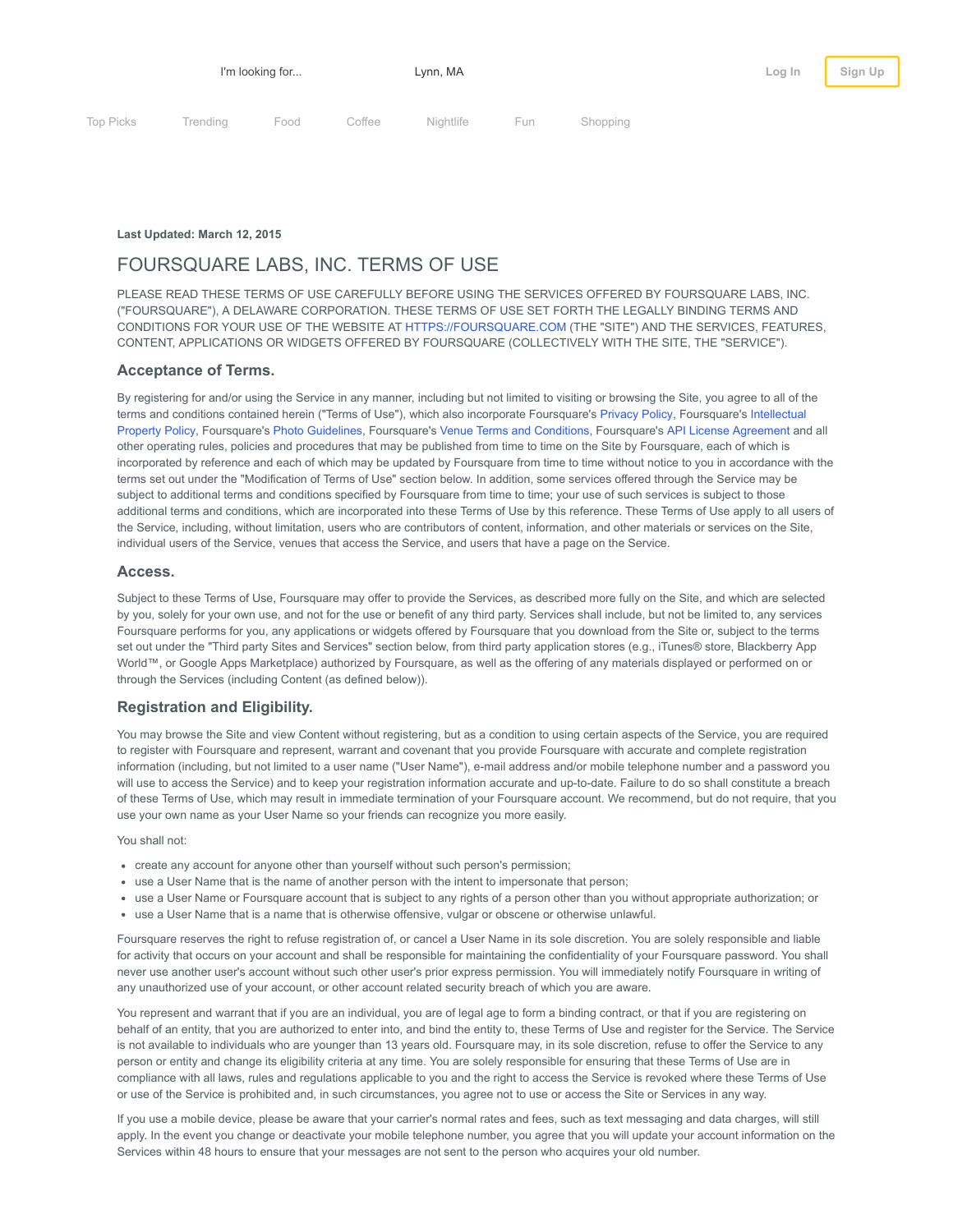Top Picks Trending Food Coffee [Nightlife](https://foursquare.com/explore?cat=drinks) Fun Shopping

icle is you used the Service is at your own responsible is at your product and you will be [solel](https://foursquare.com/explore?cat=arts)y [responsible](https://foursquare.com/explore?cat=shops) i

or any other party results of the terms of the terms of the term includes, with the term  $\frac{1}{\sqrt{N}}$ 

information, "shouts", videos, audio clips, comments, information, data, text, photographs, software, scripts, graphics, and interactive features generated, provided, or otherwise made accessible by Foursquare on or through the Service. Content added, created, uploaded, submitted, distributed, posted or otherwise obtained through the Service by users, including Content that is added to the Service in connection with users linking their accounts to third party websites and services, is collectively referred to as, "User Submissions."

## Foursquare Content.

The Service contains Content specifically provided by Foursquare or its partners and such Content is protected by copyrights, trademarks, service marks, patents, trade secrets or other proprietary rights and laws, as applicable. You shall abide by and maintain all copyright notices, information, and restrictions contained in any Content accessed through the Service.

Subject to these Terms of Use, Foursquare grants each user of the Site and/or Service a worldwide, non-exclusive, non-sublicensable and non-transferable license to use, modify and reproduce the Content, solely for personal, non-commercial use. Use, reproduction, modification, distribution or storage of any Content for other than personal, non-commercial use is expressly prohibited without prior written permission from Foursquare, or from the copyright holder identified in such Content's copyright notice, as applicable. You shall not sell, license, rent, or otherwise use or exploit any Content for commercial (whether or not for profit) use or in any way that violates any third party right.

# User Submissions.

We may use your User Submissions in a number of different ways in connection with the Site, Service and Foursquare's business as Foursquare may determine in its sole discretion, including but not limited to, publicly displaying it, reformatting it, incorporating it into marketing materials, advertisements and other works, creating derivative works from it, promoting it, distributing it, and allowing other users to do the same in connection with their own websites, media platforms, and applications ("Third Party Media"). By submitting User Submissions on the Site or otherwise through the Service, you hereby do and shall grant Foursquare a worldwide, non-exclusive, royaltyfree, fully paid, sublicensable and transferable license to use, copy, edit, modify, reproduce, distribute, prepare derivative works of, display, perform, and otherwise fully exploit the User Submissions in connection with the Site, the Service and Foursquare's (and its successors and assigns') business, including without limitation for promoting and redistributing part or all of the Site (and derivative works thereof) or the Service in any media formats and through any media channels (including, without limitation, third party websites and feeds). You also hereby do and shall grant each user of the Site and/or the Service, including Third Party Media, a non-exclusive license to access your User Submissions through the Site and the Service, and to use, edit, modify, reproduce, distribute, prepare derivative works of, display and perform such User Submissions in connection with their use of the Site, Service and Third Party Media. For clarity, the foregoing license grant to Foursquare does not affect your other ownership or license rights in your User Submission(s), including the right to grant additional licenses to the material in your User Submission(s), unless otherwise agreed in writing with Foursquare.

You represent and warrant that you have all rights to grant such license to us without infringement or violation of any third party rights, including without limitation, any privacy rights, publicity rights, copyrights, contract rights, or any other intellectual property or proprietary rights.

You understand that all information publicly posted or privately transmitted through the Site is the sole responsibility of the person from which such Content originated; that Foursquare will not be liable for any errors or omissions in any Content; and that Foursquare cannot guarantee the identity of any other users with whom you may interact in the course of using the Service.

When you delete your User Submissions, they will be removed from the Service. However, you understand that any removed User Submissions may persist in backup copies for a reasonable period of time (but following removal will not be shared with others) or may remain with users who have previously accessed or downloaded your User Submissions.

# Rules and Conduct.

As a condition of use, you promise not to use the Service for any purpose that is prohibited by these Terms of Use. You are responsible for all of your activity in connection with the Service. Additionally, you shall abide by all applicable local, state, national and international laws and regulations and, if you represent a business, any advertising, marketing, privacy, or other self-regulatory code(s) applicable to your industry.

By way of example, and not as a limitation, you shall not (and shall not permit any third party to) either (a)take any action or (b)upload, download, post, submit or otherwise distribute or facilitate distribution of any Content on or through the Service, including without limitation any User Submission, that:

- infringes any patent, trademark, trade secret, copyright, right of publicity or other right of any other person or entity or violates any law or contractual duty;
- you know is false, misleading, untruthful or inaccurate;
- is unlawful, threatening, abusive, harassing, defamatory, libelous, deceptive, fraudulent, invasive of another's privacy, tortious, obscene, vulgar, pornographic, offensive, profane, contains or depicts nudity, contains or depicts sexual activity, promotes bigotry, discrimination or violence, or is otherwise inappropriate as determined by Foursquare in its sole discretion;
- constitutes unauthorized or unsolicited advertising, junk or bulk e-mail ("spamming");
- other than appropriate use of an Add-to Link, involves commercial activities (whether or not for profit) and/or sales without Foursquare's prior written consent such as contests, sweepstakes, barter, advertising, or pyramid schemes;
- contains software viruses or any other computer codes, files, worms, logic bombs or programs that are designed or intended to disrupt, disable, damage, limit or interfere with the proper function of any software, hardware, or telecommunications equipment or to damage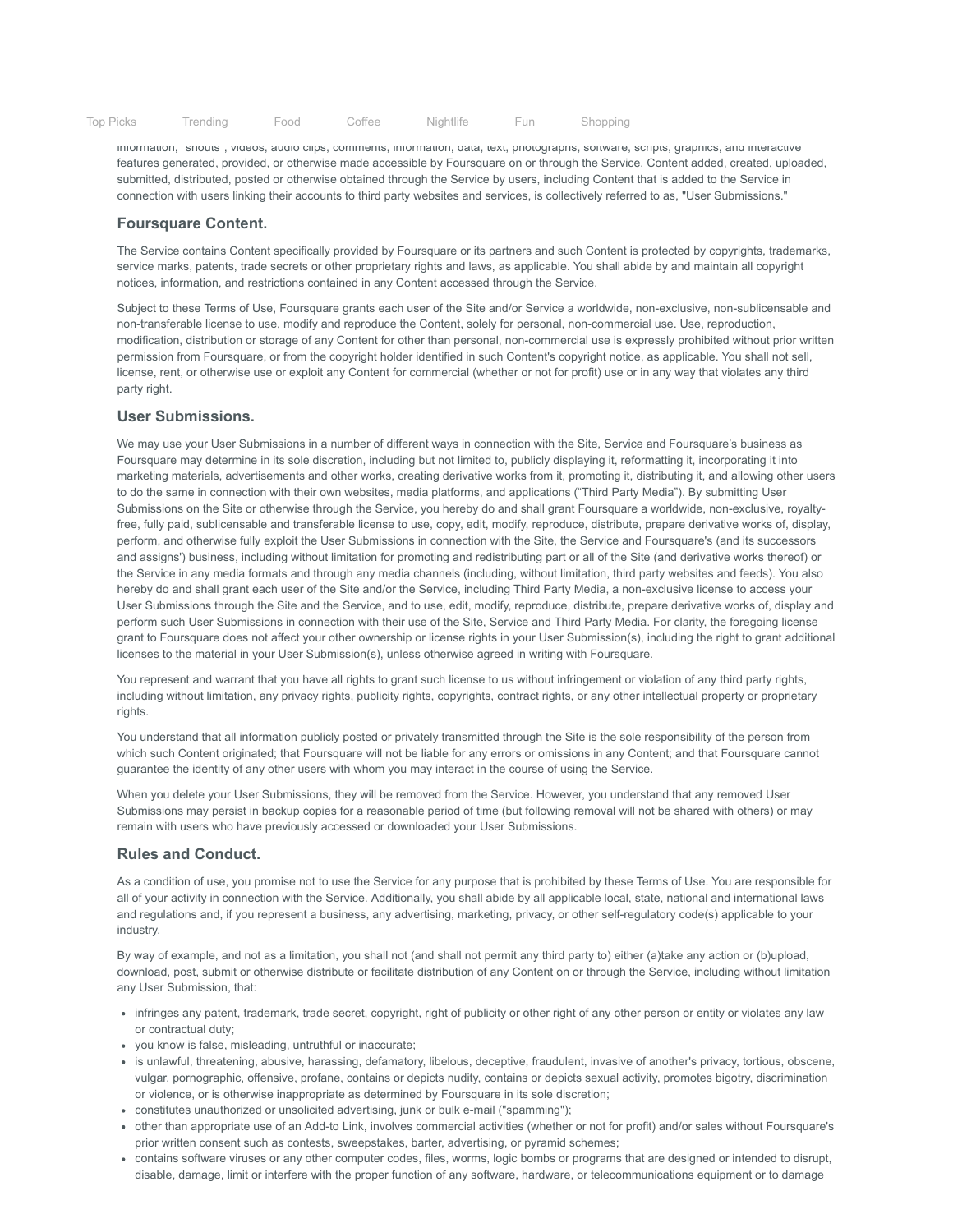|  |  |  |  |  | Top Picks Trending Food Coffee Nightlife Fun Shopping |  |  |
|--|--|--|--|--|-------------------------------------------------------|--|--|
|--|--|--|--|--|-------------------------------------------------------|--|--|

You shall not (directly or indirectly):

take any action that imposes or may impose (as determined by Foursquare in its sole discretion) an unreasonable or disproportionately large load on Foursquare's (or its third party providers') infrastructure;

child pornography, and will terminate and report to the appropriate authorities any user who publishes or distributes child pornography.

- interfere or attempt to interfere with the proper working of the Service or any activities conducted on the Service;
- bypass any measures Foursquare may use to prevent or restrict access to the Service (or other accounts, computer systems or networks connected to the Service);
- run any form of auto-responder or "spam" on the Service;
- use manual or automated software, devices, or other processes to "crawl" or "spider" any page of the Site;
- harvest or scrape any Content from the Service:
- modify, adapt, appropriate, reproduce, distribute, translate, create derivative works or adaptations of, publicly display, republish, repurpose, sell, trade, or in any way exploit the Service or Site Content (other than your User Submissions), except as expressly authorized by Foursquare;
- decipher, decompile, disassemble, reverse engineer or otherwise attempt to derive any source code or underlying ideas or algorithms of any part of the Service (including without limitation any application or widget), except to the limited extent applicable laws specifically prohibit such restriction;
- copy, rent, lease, distribute, or otherwise transfer any of the rights that you receive hereunder;
- otherwise take any action in violation of Foursquare's guidelines and policies.

Foursquare does not guarantee that any Content or User Submissions (as defined above) will be made available on the Site or through the Service. Foursquare has no obligation to monitor the Site, Service, Content, or User Submissions. However, Foursquare reserves the right to (i) remove, suspend, edit or modify any Content in its sole discretion, including without limitation any User Submissions at any time, without notice to you and for any reason (including, but not limited to, upon receipt of claims or allegations from third parties or authorities relating to such Content or if Foursquare is concerned that you may have violated these Terms of Use), or for no reason at all and (ii) to remove, suspend or block any User Submissions from the Service. Foursquare also reserves the right to access, read, preserve, and disclose any information as Foursquare reasonably believes is necessary to (i) satisfy any applicable law, regulation, legal process or governmental request, (ii) enforce these Terms of Use, including investigation of potential violations hereof, (iii) detect, prevent, or otherwise address fraud, security or technical issues, (iv) respond to user support requests, or (v) protect the rights, property or safety of Foursquare, its users and the public.

# Card Services

Certain features of the Service and/or certain services and products made available to you through the Service may allow you to purchase services or to redeem an offer or special using your credit card (together with "Card Services"). Foursquare uses a third-party payment processor (the "Payment Processor") to link your credit card account to the Services (your "Card Account") for use of the Card Services. The processing of payments or credits, as applicable, in connection with the Card Services will be subject to the terms, conditions and privacy policies of the Payment Processor and your credit card issuer in addition to this Agreement. Foursquare is not responsible for any error that occurs during any offer or special redemption process, including any error by the Payment Processor. In connection with your use of the Card Services, Foursquare will obtain certain transaction details, which Foursquare will use solely in [accordance](https://foursquare.com/legal/privacy) with our Privacy Policy.

#### Feedback and Unsolicited Idea Submission Policy

For information on Foursquare's Feedback and Unsolicited Idea Submission Policy, please go [here.](https://foursquare.com/legal/ideas)

#### Special Terms for 'Add-to-Foursquare' Link

If you include Foursquare's 'Add-to-Foursquare' Link ("Add-to Link") on your website, the following additional terms apply to you:

- Subject to your continuous compliance with these Terms of Use, Foursquare hereby grants you a non-exclusive, non-transferable, nonsublicensable, revocable license to use and display the Add-to Link on a website for which you have proper authorization ("your website") so that users can post links or content from your website on the Service. You grant us permission to use and allow others to use such links and content on the Service.
- Your license is subject to the following restrictions on use: (a) you may not use the Add-to Link to facilitate your sale of access to the Service or any information therein without Foursquare's prior written approval; (b) you may not obscure or disable any element of the Add-to Link; (c) your website title and other trademarks and logos must appear at least as prominent as Foursquare's trademarks and logos in the Add-to Link; (d) you may not display the Add-to Link in any manner that implies partnership with, affiliation with, sponsorship, or endorsement by Foursquare; (e) you may not display the Add-to Link on any site that disparages Foursquare or its products or services, infringes any Foursquare's intellectual property or other rights, or violates any applicable law; (f) you may not place the Add-to Link on sites that include content that would violate these Terms of Use if posted on the Service; (g) you may not display the Add-to Link in a manner that does not permit successful linking to, redirection to the Service; and (h) you may not insert any intermediate page, splash page or other content between the Add-to Link and the Service.

# Special Terms for Pages.

If you have a "Page" on the Service, you also agree to the following: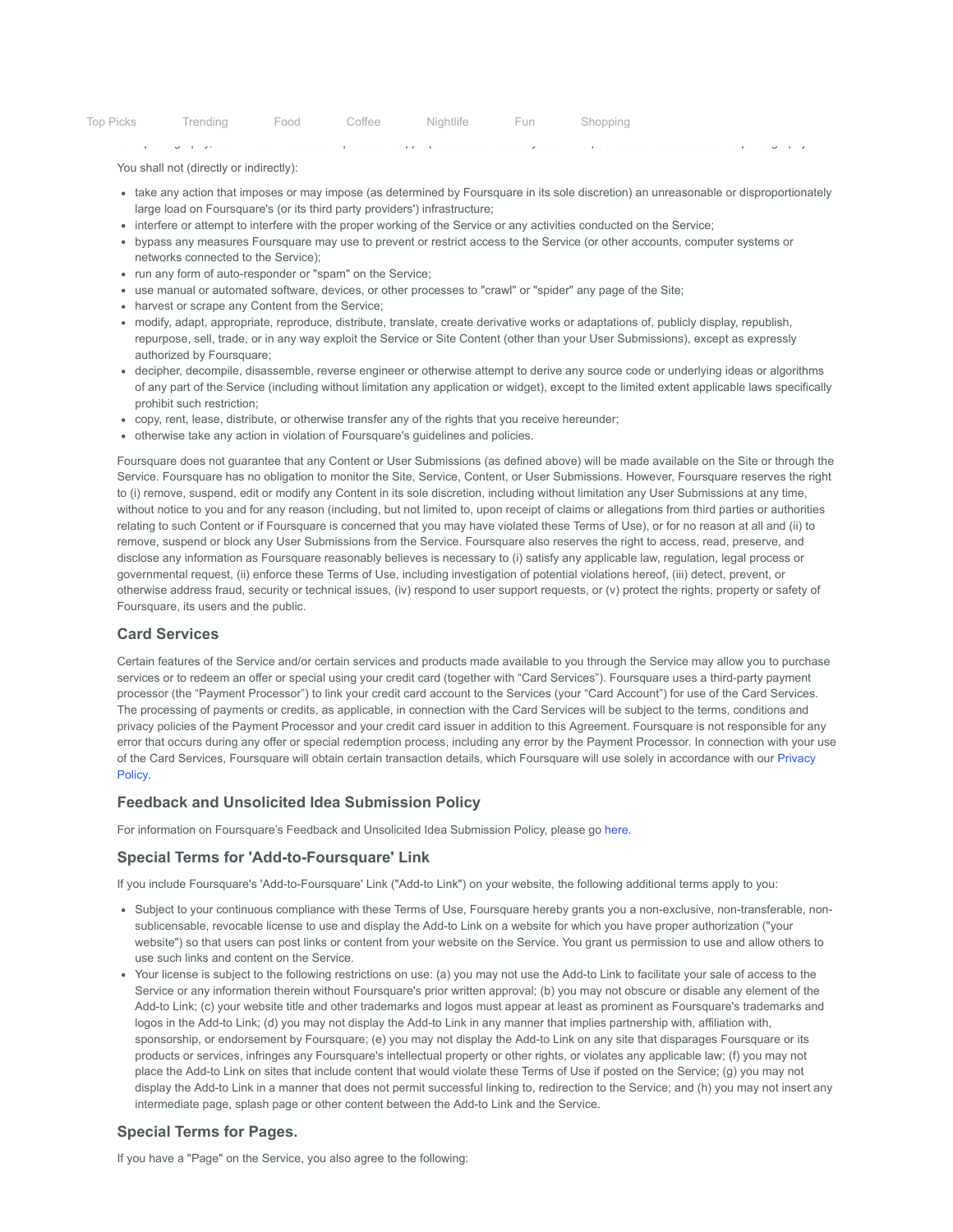You may not display any matrice of the [constru](https://foursquare.com/explore?cat=arts)ction of the countries of the construction of the construction of the construction of the countries and a shape construction as a shape construction of the countries of the con Top [Picks](https://foursquare.com/explore?cat=topPicks) [Trending](https://foursquare.com/explore?cat=trending) Food [Coffee](https://foursquare.com/explore?cat=coffee) [Nightlife](https://foursquare.com/explore?cat=drinks) Fun [Shopping](https://foursquare.com/explore?cat=shops)

- Your Page will not be used primarily or substantially to promote or advertise alcohol or tobacco products, firearms, or other products or services that may not be lawfully purchased or used by minors.
- You will not direct your Page, or any Content on your Page, to children under the age of 13.
- If you collect information about users, you will only use such information for your internal business purposes in connection with your use of the Service and in accordance with Foursquare's Privacy Policy.
- You will not use deceptive practices to get users to "like" your Page.
- You are responsible for ensuring that your Page, including any Content you post on your Page, shall comply with all applicable laws, rules and regulations and these Terms of Use, and any advertising, marketing, privacy, or other self-regulatory code(s) applicable to your industry.

# Special Terms for Verified Venues.

If you are the verified representative of a venue, you also agree to Foursquare's Venue Terms and [Conditions](https://foursquare.com/legal/venueterms).

#### Special Terms for Developers.

If you are a developer or operator of any application or service that uses Foursquare's application programming interface(s) you also agree to Foursquare's [Platform](https://foursquare.com/legal/api/platformpolicy) Policy and API License [Agreement](https://foursquare.com/legal/api/licenseagreement).

#### Third Party Sites and Services.

The Service may permit you to link to other websites, services or resources on the Internet, and other websites, services or resources may contain links to the Site. When you access third party websites, you do so at your own risk. These other websites are not under Foursquare's control, and you acknowledge that Foursquare is not responsible or liable for the content, functions, accuracy, legality, appropriateness or any other aspect of such websites or resources. The inclusion of any such link does not imply endorsement by Foursquare or any association with its operators. You further acknowledge and agree that Foursquare shall not be responsible or liable, directly or indirectly, for any damage or loss caused or alleged to be caused by or in connection with the use of or reliance on any such Content, goods or services available on or through any such website or resource.

#### Termination.

Foursquare may terminate your access to all or any part of the Service and/or Add-to Link at any time, with or without cause, with or without notice, effective immediately, which may result in the forfeiture and destruction of all information associated with your membership. If you wish to terminate your account, you may do so by following the instructions on the Site. Any fees paid hereunder are non-refundable. All provisions of these Terms of Use which by their nature should survive termination shall survive termination, including, without limitation, ownership provisions, warranty disclaimers, indemnity and limitations of liability.

### Warranty Disclaimer.

Save to the extent required by law, Foursquare has no special relationship with or fiduciary duty to you. You acknowledge that Foursquare has no control over, and no duty to take any action regarding: which users gain access to the Service; what Content you access via the Service; what effects the Content may have on you; how you may interpret or use the Content; or what actions you may take as a result of having been exposed to the Content.

You release Foursquare from all liability for you having acquired or not acquired Content through the Service. The Service may contain, or direct you to websites containing, information that some people may find offensive or inappropriate. Foursquare makes no representations concerning any Content contained in or accessed through the Service, and Foursquare will not be responsible or liable for the accuracy, copyright compliance, legality or decency of material contained in or accessed through the Service.

You release us from all liability relating to your connections and relationships with other users. You understand that we do not, in any way, screen users, nor do we inquire into the backgrounds of users or attempt to verify their backgrounds or statements. We make no representations or warranties as to the conduct of users or the veracity of any information users provide. In no event shall we be liable for any damages whatsoever, whether direct, indirect, general, special, compensatory, consequential, and/or incidental, arising out of or relating to the conduct of you or anyone else in connection with the Services, including, without limitation, bodily injury, emotional distress, and any damages resulting in any way from communications or meetings with users or persons you may otherwise meet through the Services. As such, you agree to take reasonable precautions and exercise the utmost personal care in all interactions with any individual you come into contact with through the Services, particularly if you decide to meet such individuals in person. For example, you should not, under any circumstances, provide your financial information (e.g., credit card or bank account numbers) to other individuals.

THE SITE, SERVICE, CONTENT AND ADD-TO LINK ARE PROVIDED "AS IS", "AS AVAILABLE" AND ARE PROVIDED WITHOUT ANY REPRESENTATIONS OR WARRANTIES OF ANY KIND, EXPRESS OR IMPLIED, INCLUDING, BUT NOT LIMITED TO, THE IMPLIED WARRANTIES OF TITLE, NON-INFRINGEMENT, MERCHANTABILITY AND FITNESS FOR A PARTICULAR PURPOSE, AND ANY WARRANTIES IMPLIED BY ANY COURSE OF PERFORMANCE OR USAGE OF TRADE, ALL OF WHICH ARE EXPRESSLY DISCLAIMED, SAVE TO THE EXTENT REQUIRED BY LAW.

FOURSQUARE, AND ITS DIRECTORS, EMPLOYEES, AGENTS, REPRESENTATIVES, SUPPLIERS, PARTNERS AND CONTENT PROVIDERS DO NOT WARRANT THAT: (A) THE SERVICE WILL BE SECURE OR AVAILABLE AT ANY PARTICULAR TIME OR LOCATION; (B) ANY DEFECTS OR ERRORS WILL BE CORRECTED; (C) ANY CONTENT OR SOFTWARE AVAILABLE AT OR THROUGH THE SERVICE IS FREE OF VIRUSES OR OTHER HARMFUL COMPONENTS; OR (D) THE RESULTS OF USING THE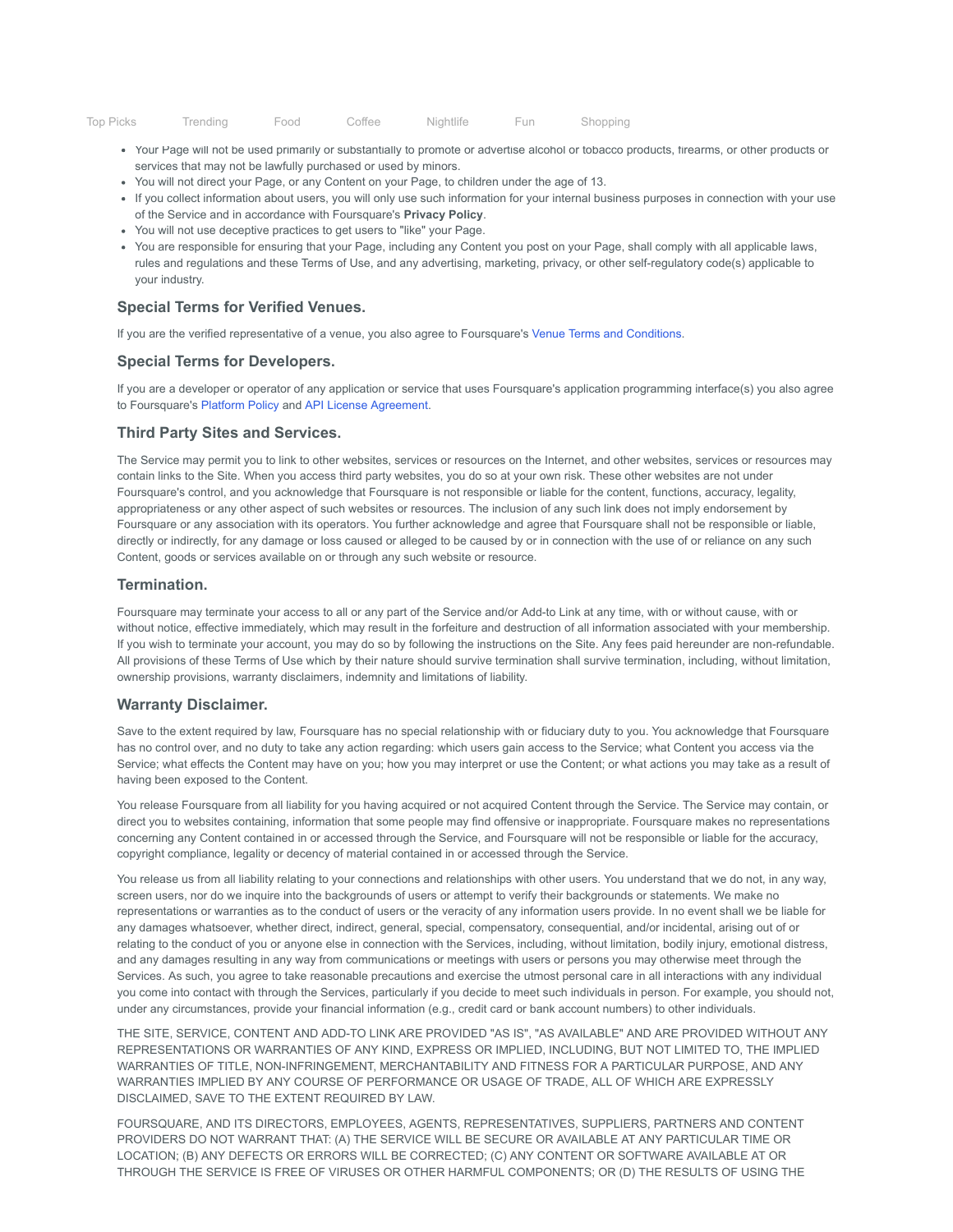| Top Picks | Trendina | Food | Coffee | Nightlife | Fun | Shopping |
|-----------|----------|------|--------|-----------|-----|----------|

suppliers and representatives from all losses, costs, actions, claims, damages, expenses (including reasonable legal costs) or liabilities, that arise from or relate to your use or misuse of, or access to, the Site, Service, Content, Add-to Link or otherwise from your User Submissions, violation of these Terms of Use, or infringement by you, or any third party using the your account, of any intellectual property or other right of any person or entity (save to the extent that a court of competent jurisdiction holds that such claim arose due to an act or omission of Foursquare). Foursquare reserves the right to assume the exclusive defense and control of any matter otherwise subject to indemnification by you, in which event you will assist and cooperate with Foursquare in asserting any available defenses.

# Limitation of Liability.

ALL LIABILITY OF FOURSQUARE, ITS DIRECTORS, EMPLOYEES, AGENTS, REPRESENTATIVES, PARTNERS, SUPPLIERS OR CONTENT PROVIDERS HOWSOEVER ARISING FOR ANY LOSS SUFFERED AS A RESULT OF YOUR USE THE SITE, SERVICE, CONTENT, USER SUBMISSIONS OR ADD-TO LINK IS EXPRESSLY EXCLUDED TO THE FULLEST EXTENT PERMITTED BY LAW, SAVE THAT, IF A COURT OF COMPETENT JURISDICTION DETERMINES THAT LIABILITY OF FOURSQUARE, ITS DIRECTORS, EMPLOYEES, AGENTS, REPRESENTATIVES, PARTNERS, SUPPLIERS OR CONTENT PROVIDERS (AS APPLICABLE) HAS ARISEN, THE TOTAL OF SUCH LIABILITY SHALL BE LIMITED IN AGGREGATE TO ONE HUNDRED US DOLLARS (\$100).

TO THE MAXIMUM EXTENT PERMITTED BY APPLICABLE LAW, IN NO EVENT SHALL FOURSQUARE, NOR ITS DIRECTORS, EMPLOYEES, AGENTS, REPRESENTATIVES, PARTNERS, SUPPLIERS OR CONTENT PROVIDERS, BE LIABLE UNDER CONTRACT, TORT, STRICT LIABILITY, NEGLIGENCE OR ANY OTHER LEGAL OR EQUITABLE THEORY OR OTHERWISE (AND WHETHER OR NOT FOURSQUARE, ITS DIRECTORS, EMPLOYEES, AGENTS, REPRESENTATIVES, PARTNERS, SUPPLIERS OR CONTENT PROVIDERS HAD PRIOR KNOWLEDGE OF THE CIRCUMSTANCES GIVING RISE TO SUCH LOSS OR DAMAGE) WITH RESPECT TO THE SITE, SERVICE, CONTENT, USER SUBMISSIONS OR ADD-TO LINK FOR:

- INDIRECT OR CONSEQUENTIAL LOSSES OR DAMAGES;
- LOSS OF ACTUAL OR ANTICIPATED PROFITS;
- $\cdot$  LOSS OF REVENUE:
- $\cdot$  LOSS OF GOODWILL;
- $\bullet$  LOSS OF DATA:
- **.** LOSS OF ANTICIPATED SAVINGS:
- WASTED EXPENDITURE; OR
- COST OF PROCUREMENT OF SUBSTITUE GOODS OR SERVICES.

NOTHING IN THESE TERMS OF USE SHALL BE DEEMED TO EXCLUDE OR LIMIT YOUR LIABILITY IN RESPECT OF ANY INDEMNITY GIVEN BY YOU UNDER THESE TERMS OF USE. APPLICABLE LAW MAY NOT ALLOW THE LIMITATION OR EXCLUSION OF LIABILITY OR INCIDENTAL OR CONSEQUENTIAL DAMAGES, SO THE ABOVE LIMITATION OR EXCLUSION MAY NOT APPLY TO YOU. IN SUCH CASES, FOURSQUARE'S LIABILITY WILL BE LIMITED TO THE FULLEST EXTENT PERMITTED BY APPLICABLE LAW.

SOLELY IN RESPECT OF USERS LOCATED IN EUROPEAN ECONOMIC AREA (EEA) AND/OR AUSTRALIA, NOTHING IN THESE TERMS OF USE SHALL BE DEEMED TO EXCLUDE OR LIMIT OUR OR YOUR LIABILITY (AS APPLICABLE) IN RESPECT OF:

- . DEATH OR PERSONAL INJURY ARISING AS A RESULT OF OUR OR YOUR NEGLIGENCE (AS APPLICABLE);
- FRAUD (INCLUDING FRAUDULENT MISREPRESENTATION), THEFT OR OTHER CRIMINAL ACTIVITY; OR
- ANY BREACH OF ANY OBLIGATIONS IMPLIED BY SECTION 12 OF THE SALE OF GOODS ACT 1979 OR SECTION 2 OF THE SUPPLY OF GOODS AND SERVICES ACT 1982.

#### Governing Law.

A printed version of these Terms of Use and of any notice given in electronic form shall be admissible in judicial or administrative proceedings based upon or relating to these Terms of Use to the same extent and subject to the same conditions as other business documents and records originally generated and maintained in printed form. You and Foursquare agree that any cause of action arising out of or related to the Service must commence within one (1) year after the cause of action arose; otherwise, such cause of action is permanently barred.

Save for users located in the EEA and/or Australia, the following arbitration and governing law provisions shall apply:

These Terms of Use shall be governed by and construed in accordance with the laws of the State of New York, excluding its conflicts of law rules, and the United States of America. For all purposes of these Terms of Use, the parties consent to exclusive jurisdiction and venue in the United States Federal Courts or state courts located in the Southern District of New York. Use of the Service is not authorized in any jurisdiction that does not give effect to all provisions of these Terms of Use, including without limitation, this section. If you are accepting these Terms of Use on behalf of a United States federal government entity that is legally unable to accept the controlling law, jurisdiction or venue clauses above, then those clauses do not apply to you but instead these Terms and any action related thereto will be will be governed by the laws of the United States of America (without reference to conflict of laws) and, in the absence of federal law and to the extent permitted under federal law, the laws of the State of New York (excluding choice of law).

Solely in respect of users located in the EEA and/or Australia, the following governing law provisions shall apply:

These Terms of Use and any disputes or claims arising out of or in connection with it shall be governed by, and construed in accordance with, the laws of England. All disputes or claims arising out of or relating to these Terms of Use shall be subject to the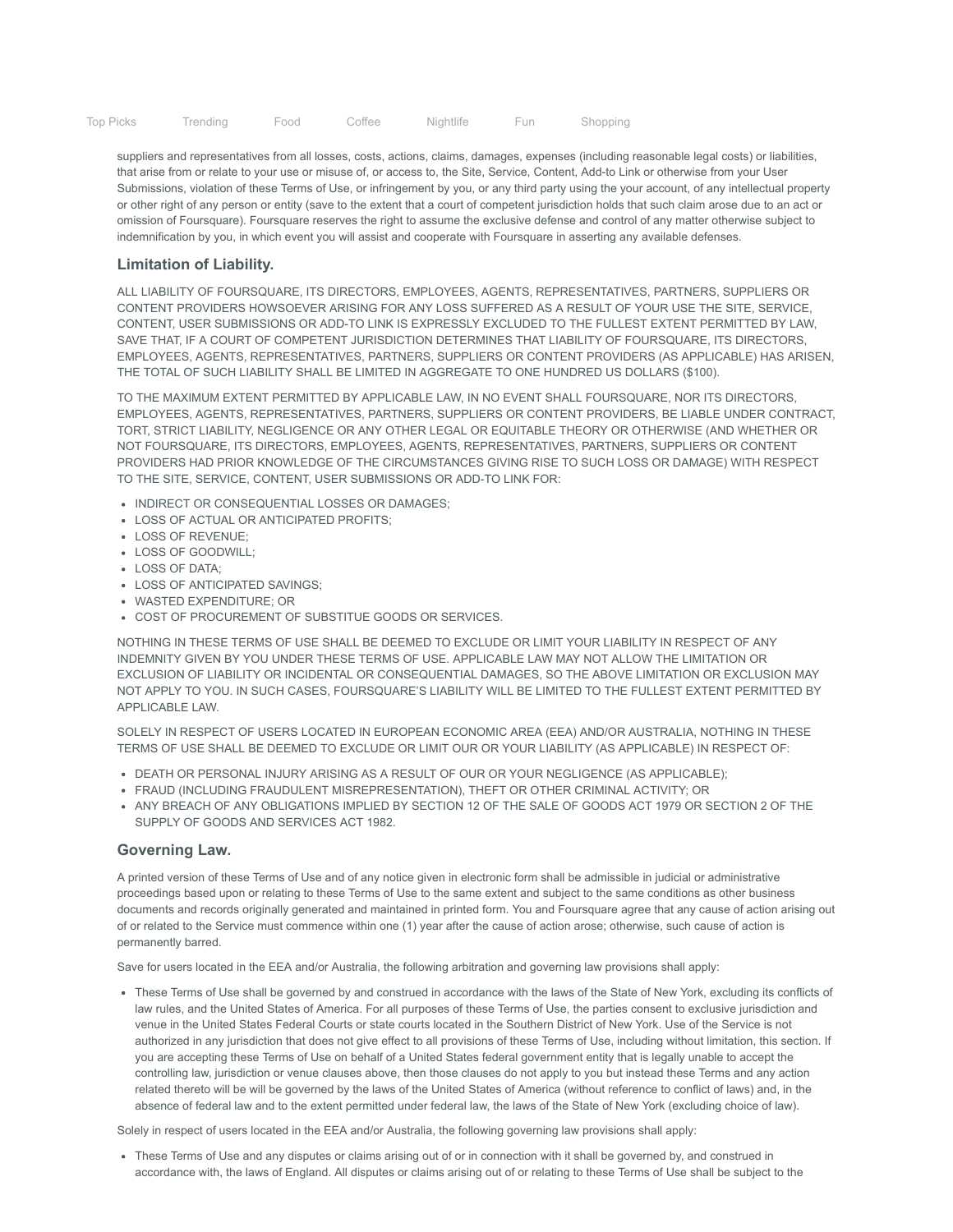| Top Picks |  |  |  | Trending Food Coffee Nightlife Fun S |  | Shopping |  |
|-----------|--|--|--|--------------------------------------|--|----------|--|
|-----------|--|--|--|--------------------------------------|--|----------|--|

software" and "commercial computer software documentation." In accordance with such provisions, any use of any such software, application or widget shall be governed solely by these Terms of Use.

#### Integration and Severability.

These Terms of Use are the entire agreement between you and Foursquare with respect to the Service and use of the Site, Service, Content, User Submissions or Add-to Link, and supersede all prior or contemporaneous communications and proposals (whether oral, written or electronic) between you and Foursquare with respect to the Site. If any provision of these Terms of Use is found to be unenforceable or invalid, that provision will be limited or eliminated to the minimum extent necessary so that these Terms of Use will otherwise remain in full force and effect and enforceable. The failure of either party to exercise in any respect any right provided for herein shall not be deemed a waiver of any further rights hereunder. Waiver of compliance in any particular instance does not mean that we will waive compliance in the future. In order for any waiver of compliance with these Terms of Use to be binding, Foursquare must provide you with written notice of such waiver through one of its authorized representatives.

#### Modification of Terms of Use.

Foursquare reserves the right, at its sole discretion, to modify or replace any of these Terms of Use, or change, suspend, or discontinue the Service (including without limitation, the availability of any feature, database, or content) at any time by posting a notice on the Site or by sending you notice through the Service or via email. Foursquare may also impose limits on certain features and services or restrict your access to parts or all of the Service without notice or liability. It is your responsibility to check these Terms of Use periodically for changes. Your continued use of the Service following the posting of any changes to these Terms of Use constitutes acceptance of those changes.

#### Cancellation of these Terms of Use

In respect of users located in the EEA who wish to receive Services, and/or provide User Submissions, and/or provide or access Content via the Site, such users may have a right to cancel these Terms of Use under the European Distance Selling Directive (97/7/EC) ("Directive") within 7 days of accepting these Terms of Use solely to the extent such right applies under the Directive to such users, save that if such right to cancel applies, it shall cease to exist from the time of actual use of the Services, and/or provision of the User Submissions, and/or provision or access of Content via the Site by such users.

#### Miscellaneous.

Foursquare shall not be liable for any failure to perform its obligations hereunder where such failure results from any cause beyond Foursquare's reasonable control, including, without limitation, mechanical, electronic or communications failure or degradation (including "line-noise" interference). These Terms of Use are personal to you, and are not assignable, transferable or sublicensable by you except with Foursquare's prior written consent. Foursquare may assign, transfer or delegate any of its rights and obligations hereunder without consent. No agency, partnership, joint venture, or employment relationship is created as a result of these Terms of Use and neither party has any authority of any kind to bind the other in any respect.

Unless otherwise specified in these Term of Use, all notices under these Terms of Use will be in writing and will be deemed to have been duly given when received, if personally delivered or sent by certified or registered mail, return receipt requested; when receipt is electronically confirmed, if transmitted by facsimile or e-mail; or the day after it is sent, if sent for next day delivery by recognized overnight delivery service.

Solely in respect of users located in the EEA and/or Australia, in respect of these Terms of Use and your use of this Site, Service, Content, User Submissions or Add-to Link, nothing in these Terms of Use shall be deemed to grant any rights or benefits to any person, other than us and you (and our and your respective successors in title or assignees), or entitle any third party to enforce any provision hereof, and we and you agree that we do not intend that any provision of these Terms of Use should be enforceable by a third party by virtue of the Contracts (Rights of Third Parties) Act 1999.

#### Language.

Where Foursquare has provided you with a translation of the English language version of these Terms of Use, then you agree that the translation is provided for your convenience only and that the English language versions of the Terms will govern your relationship with Foursquare.

If there is any contradiction between what the English language version of these Terms of Use says and what a translation says, then the English language version shall take precedence.

#### Contact.

You may contact Foursquare at the following address: 568 Broadway, 10th Floor, New York, NY 10012.

Effective Date: January 29, 2013